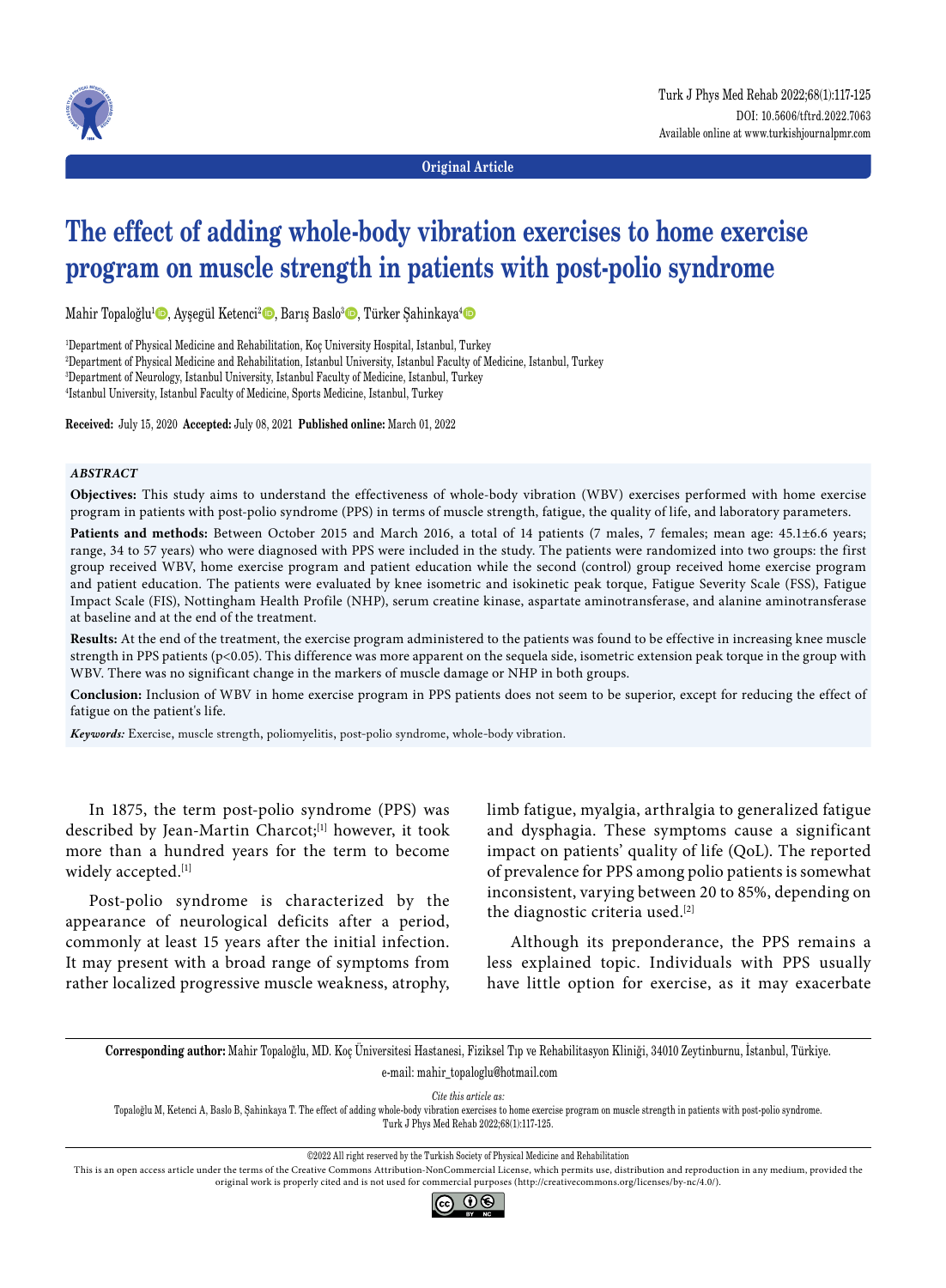PPS symptoms such as pain, fatigue, and muscle weakness.[3] Although PPS is a syndrome in which pharmacological and non-pharmacological treatments are applied for treatment, data on non-pharmacological treatments are limited.

In Cochrane review published in 2015, Koopman et al.,<sup>[4]</sup> reported that data on the effectiveness of muscle strengthening in PPS was controversial. In two studies, strengthening thumb muscles and applying static magnetic field were reliable and effective. There are no available data on the effectiveness of exercise for major muscle groups.[4]

In a systematic review analyzing the effectiveness of exercise in neuromuscular diseases, PPS studies were also examined. In the review, data on performing muscle strengthening exercises and aerobic exercise alone or together have been reported to be insufficient<sup>[5]</sup>

Whole-body vibration (WBV) has become a popular form of exercise therapy, particularly among elderly individuals, in past decades. It has been studied in neurological populations with del Pozo-Cruz et al.<sup>[6]</sup> conducting a systematic review presenting varying results pertaining to impairments, activity limitations, and health-related QoL. Limited data are available in the literature about the WBV in patients with PPS.<sup>[6]</sup>

In the present study, we aimed to evaluate the effectiveness of the exercises and WBV exercises, which are promising methods in the prevention of progressive muscle weakness, fatigue and improvement of the activities of daily living in PPS patients. Whether these programs damage the motor units in PPS patients was examined through laboratory parameters (aspartate aminotransaminase [AST], alanine aminotransferase [ALT], and creatine kinase [CK]). The main goal of these programs was to increase muscle strength and improve QoL, while not causing damage to the existing motor units and increasing the level of fatigue through the exercise programs we used. Therefore, we evaluated the effectiveness of WBV exercises performed with home exercise program and patient education in patients with PPS on muscle strength, fatigue and QoL. We compared these exercises with home exercise program and patient education alone.

## **PATIENTS AND METHODS**

This single center prospective, randomizedcontrolled study was conducted at Istanbul University, Istanbul Faculty of Medicine, Department of Physical Medicine and Rehabilitation between October 2015 and March 2016. A total of 14 patients (7 males, 7 females; mean age: 45.1±6.6 years; range, 34 to 57 years) who were diagnosed with PPS according to the 2001 March of Dimes criteria<sup>[7]</sup> were included in the study. Inclusion criteria were as follows: patients who were diagnosed with poliomyelitis based on electrophysiologicallydemonstrated lower motor neuron involvement, aged between 18 and 60 years, having knee flexion and extension muscle strength of >3/5 according to the manual muscle strength evaluation, and walking 300 m alone with or without an assistive device. Exclusion criteria were as follows: epilepsy, the presence of a cardiac pacemaker, previous hip or knee prosthesis, bleeding diathesis, uncontrolled diabetes, obesity (body mass index [BMI] ≥30 kg/m<sup>2</sup>) and pregnancy. A written informed consent was obtained from each patient. The study protocol was approved by the Istanbul University, Istanbul Faculty of Medicine Ethics Committee (2015/1262). The study was conducted in accordance with the principles of the Declaration of Helsinki. The study was registered at ClinicalTrials.gov PRS (NCT04387864).

The patients were enumerated according to their admission order to our outpatient clinic and randomized into two groups by software (Figure 1). Home exercise and patient training program were administered to the control group, while WBV exercise twice a week, in addition to this program, was administered to the study group.

## **Evaluation and follow-up**

## *1. Electrophysiological evaluation*

The patients underwent conventional needle electromyography to demonstrate lower motor neuron involvement and to exclude conditions similar to PPS symptoms.

## *2. Muscle strength assessment*

In our study, knee extensor and flexor muscle strengths were measured using a CybexTM (Humac) Norm 350 (Cybex Norm, Lumex Inc., NY, USA) computed isokinetic dynamometer device. Usually, the same time of day was preferred. Each patient underwent a total of two measurements before and after the study. Care was exerted to ensure that the measurements were performed 48 h after the end of the exercise.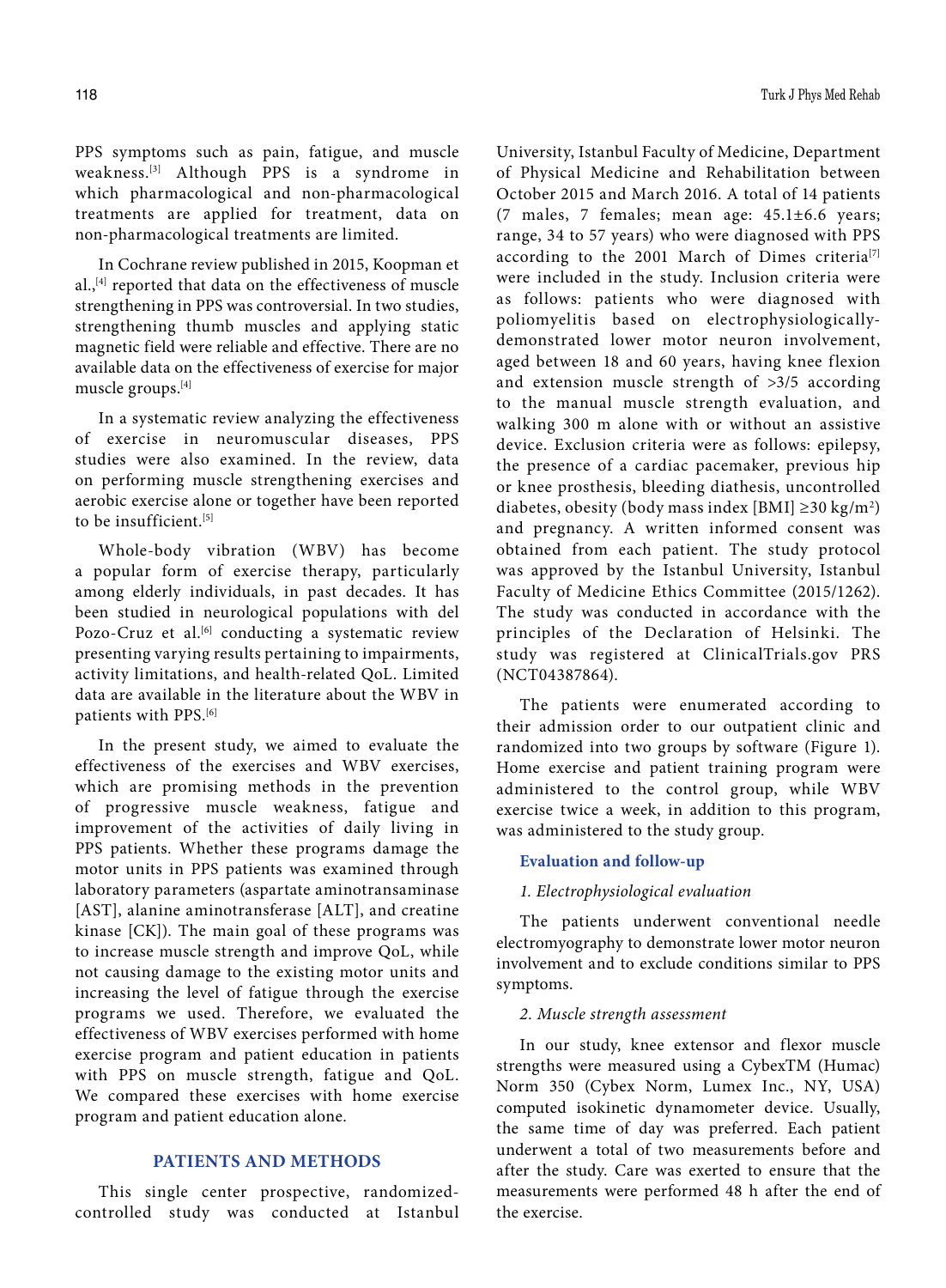

PPS: Post-polio syndrome; EMG: Electromyography; CK: Creatine kinase; AST: Aspartate aminotransaminase; ALT: Alanine aminotransferase.

## a. Isokinetic test protocol

In the knee of the healthy lower extremity, the lever arm of the device was set from 90-degree flexion to full extension. Extension-flexion was performed on the healthy leg three times at a velocity of 60°/s without resistance, after a six-second break, extensionflexion isokinetic contraction was performed three times with maximum force. In the sequela knee of the lower extremity, the lever arm of the device was set to be the maximum range of motion the patient can do. Extension-flexion was performed the same with healthy extremity. In all isokinetic tests, the healthy leg was first completed, and then the sequela leg. Additionally, we did not detect any measurement error for isokinetic muscle torque measurements.

#### b. Isometric test protocol

After the isokinetic measurements, the patients took a 2-min break. Afterwards, isometric extension was performed on the knee of the healthy leg two times with light force, with a contraction of 5 sec at a 90-degree joint angle (warm-up); after a 6-sec break, isometric extension was performed twice with maximum force, with a contraction of 5 sec. A 6-sec rest period was given between the isometric extension contractions. The same procedure was then performed for the sequela leg.

## *3. Fatigue assessment*

a. Fatigue severity scale (FSS)

The FSS is a scale developed to measure the severity of fatigue which measures the severity of fatigue within the previous month. The scale consists of nine items, and each item is rated on a 7-point scale. High scores indicate fatigue, while a score of  $\geq$ 28 points indicate the presence of fatigue.<sup>[8]</sup> It is valid and reliable assessment scale for evaluating PPS-related fatigue.[9]

b. Fatigue impact scale (FIS)

The FIS was developed to evaluate fatigue symptoms in chronic diseases. It assesses the effects of fatigue on three dimensions of daily life activities: cognitive function, physical function, and psychosocial function. The scale questions the previous month. Each question is rated between 0 and 4 (no-maximum problem). The highest score is 160 points.<sup>[10]</sup> The Turkish validity and reliability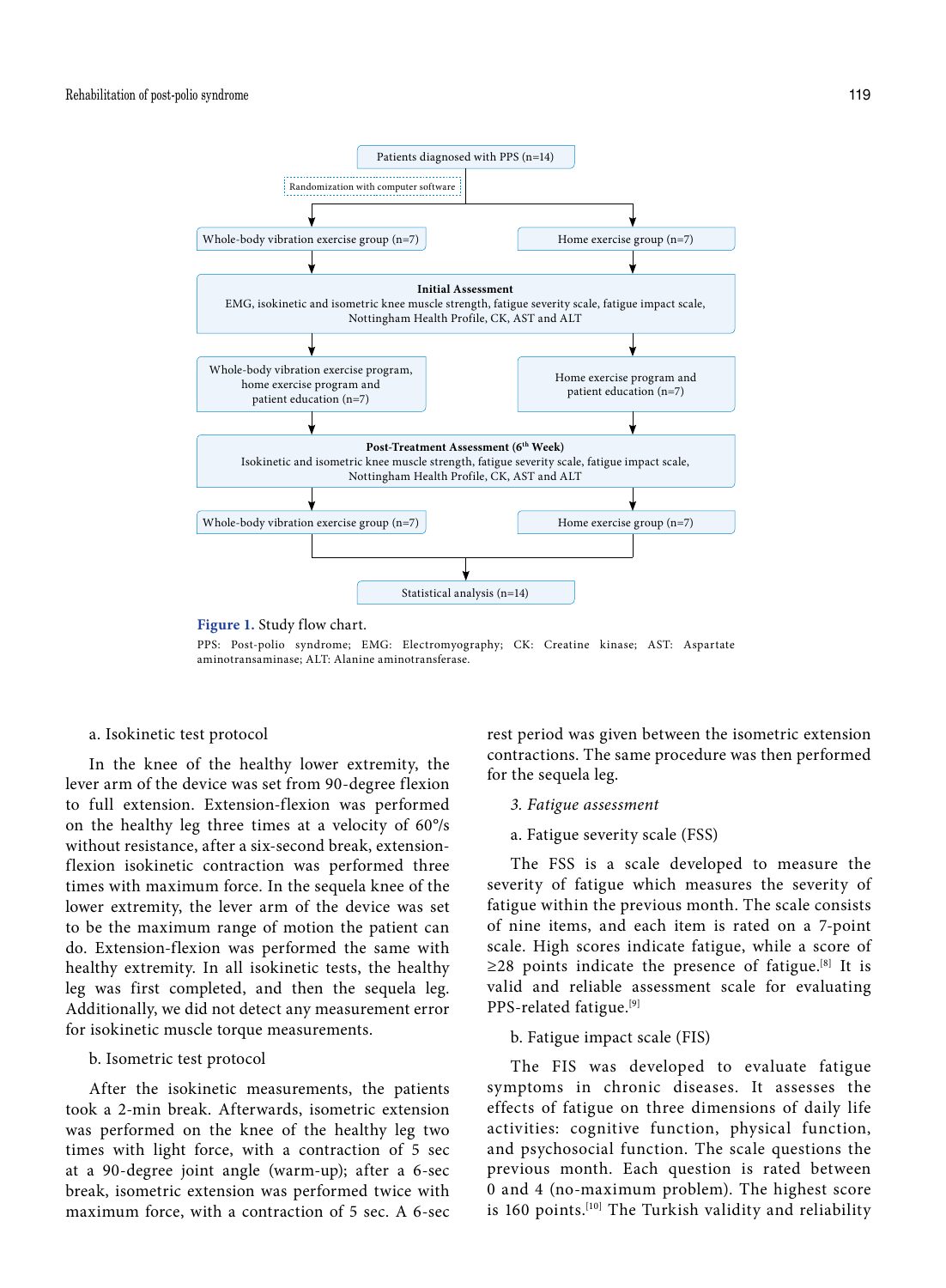study of the FSS and FIS scales were conducted by Oncu et al.<sup>[11]</sup> and both scales were found to be reliable.

*4. Quality of life assessment*

a. Nottingham health profile (NHP)

This scale includes a total of 38 items and consists of six dimensions. Pain and physical activity are questioned in eight items, sleep in five items, fatigue in three items, social isolation in five items and emotional reaction are questioned in nine items.[12] The NHP is one of the most frequently used instruments to assess QoL of polio survivors.[13,14]

## *5. Muscle damage assessment*

The levels of CK, AST, and ALT were studied in the serum of the patients before and 48 h after the exercise program was completed to evaluate muscle damage.

#### **Interventions**

## *1. Whole-body vibration exercise*

The patients in the WBV exercise group underwent WBV exercise sessions two days a week (72 h in between) for a total of six weeks. Each exercise session was performed under the supervision of a physician.

Before each vibration, the patients underwent 5 min of stretching exercises, particularly for the quadriceps muscle (warm-up program). After each vibration, 10 min of stretching exercises were performed, particularly for the quadriceps muscle (cool-down program).

The patients received support from both hands on the WBV platform and both knees were positioned statically at 40° to 60° degree flexion (high squat position). All patients stood on the platform with sports socks to avoid the shoes absorbing vibration. The patients were not allowed to change position during vibration. Vibration was given by a Power Plate® (pro5TM; Power Plate North America, Inc., IL, USA) device where a three-plane oscillation occurs (most vertical, Z axis). In all vibrations, 30-Hz frequency and 2-mm amplitude (low amplitude) were used. The vibration time was set to be 30 sec in the first two weeks, 45 sec in the next two weeks, and 60 sec in the last two weeks. The repetition of vibration was increased by one repetition every week, starting with five, and 10 repetitions were given in the last week. A 1-min rest period was given between each repetition.

## *2. Home exercise program*

The home program, which included isometric and isotonic exercises, was followed at home for six weeks. Three sets of quadriceps setting as five repetitions, 5-sec contractions, and three sets of isotonic quadriceps exercise in seating position with weights as 12 repetitions were administered to be performed two days a week. While the patients included in the study group attended to WBV exercise two days a week, the patients in the control group performed quadriceps setting exercises also on those days. The patients were invited to the physician follow-up on Wednesday every week for motivation and follow-up. The rate of compliance of the patients to the home exercise program was 89.3%.

## **Statistical analysis**

The sample size was calculated in dependent groups using the "ankle weight lifted" variable as previously described (d: 1,32, α: 0,05, 1-β err prob: 0,99).<sup>[15]</sup> Statistical analysis was performed using the IBM SPSS for Windows version 20.0 software (IBM Corp., Armonk, NY, USA). Descriptive data were expressed in mean ± standard deviation (SD), median (25<sup>th</sup>-75<sup>th</sup> percentiles) or number and frequency, where applicable. The Kolmogorov-Smirnov normality test was used to test the normality of the total scores. The median scores were compared using the Mann-Whitney U tests and Wilcoxon test. A *p* value of <0.05 was considered statistically significant.

## **RESULTS**

The demographic characteristics of the participants were similar between both groups (for age  $p=0.620$ ; for sex  $p=0.593$ ). When the post-treatment change was analyzed separately, there was no statistically significant difference between the WBV group and the control group before the treatment in terms of muscle strength, FSS, FIS-cognitive, FIS-physical, and NHP subscales scores (for each one, p>0.05). The FIS-psychosocial and FIS-total scores decreased with treatment in the WBV group, but did not change in the control group (Tables 1 and 2).

When the post-treatment recovery rates were compared, following addition of WBV program to home exercise program, it constituted a statistically significant difference in the total score by influencing cognitive psychosocial dimensions and total of FIS (Table 3).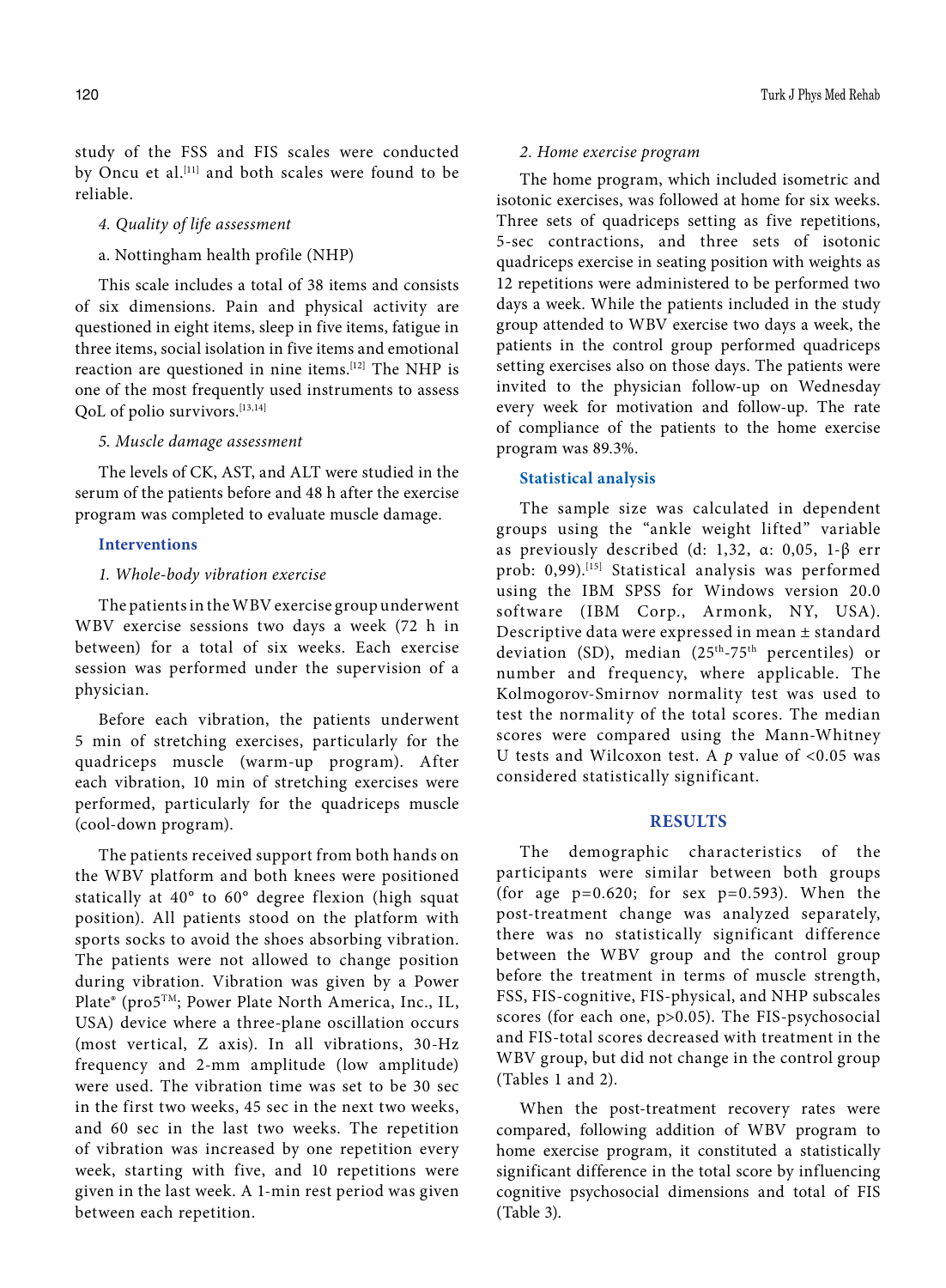| <b>TABLE 1</b><br>Distribution of post-treatment change in scale scores in WBV group                                                                                                        |        |               |               |                |               |               |                 |  |  |
|---------------------------------------------------------------------------------------------------------------------------------------------------------------------------------------------|--------|---------------|---------------|----------------|---------------|---------------|-----------------|--|--|
|                                                                                                                                                                                             |        | WBV group     |               |                |               |               |                 |  |  |
|                                                                                                                                                                                             |        | Pre-treatment |               | Post-treatment |               |               | Test statistics |  |  |
|                                                                                                                                                                                             | Median | <b>IQR 25</b> | <b>IQR 75</b> | Median         | <b>IQR 25</b> | <b>IQR 75</b> | $\mathcal{P}$   |  |  |
| <b>FSS</b>                                                                                                                                                                                  | 48.00  | 42.00         | 58.00         | 35.00          | 29.00         | 46.00         | 0.063           |  |  |
| FIS-cognitive                                                                                                                                                                               | 8.00   | 1.00          | 18.00         | 6.00           | 0.00          | 9.00          | 0.207           |  |  |
| FIS-physical                                                                                                                                                                                | 13.00  | 8.00          | 30.00         | 10.00          | 7.00          | 21.00         | 0.138           |  |  |
| FIS-psychosocial                                                                                                                                                                            | 24.00  | 7.00          | 41.00         | 6.00           | 3.00          | 27.00         | 0.028           |  |  |
| FIS-total                                                                                                                                                                                   | 45.00  | 14.00         | 89.00         | 23.00          | 11.00         | 54.00         | 0.028           |  |  |
| NHP-pain                                                                                                                                                                                    | 50.00  | 25.00         | 75.00         | 37.50          | 12.50         | 62.50         | 0.414           |  |  |
| NHP-physical                                                                                                                                                                                | 25.00  | 25.00         | 37.50         | 37.50          | 12.50         | 37.50         | 0.705           |  |  |
| NHP-fatigue                                                                                                                                                                                 | 33.33  | 0.00          | 66.67         | 0.00           | 0.00          | 66.67         | 0.317           |  |  |
| NHP-sleep                                                                                                                                                                                   | 20.00  | 20.00         | 40.00         | 20.00          | 20.00         | 40.00         | 0.317           |  |  |
| NHP-social                                                                                                                                                                                  | 0.00   | 0.00          | 20.00         | 0.00           | 0.00          | 40.00         | 0.317           |  |  |
| NHP-emotional                                                                                                                                                                               | 0.00   | 0.00          | 55.56         | 0.00           | 0.00          | 11.11         | 0.066           |  |  |
| WBV: Whole-body vibration; IQR: Interquartile range; FSS: Fatigue severity scale; FIS: Fatigue impact scale; NHP: Nottingham health profile; Wilcoxon test was used in<br>dependent groups. |        |               |               |                |               |               |                 |  |  |

For muscle strength, the isokinetic flexion peak torque (IKFPT) on the healthy side and the isometric extension peak torque (IMEPT) on the sequela side statistically significantly increased in the WBV group after the treatment  $(p=0.043$  and  $p=0.034$ , respectively). There was no statistically significant change in the other torque values in the WBV group

(Table 4).

On muscle strength test performed in the control group, there was a statistically significant increase in the IKEPT of the sequela side and in the IKFPT of the sequela side and in the IMEPT of the healthy and sequela side after the treatment (p=0.018, p=0.027, p=0.018, and p=0.018, respectively). There was no statistically significant difference in other torque values (Table 5). No significant difference was

| <b>TABLE 2</b><br>Distribution of post-treatment change in scale scores in control group                                                                      |                                 |               |               |        |               |               |                 |  |  |
|---------------------------------------------------------------------------------------------------------------------------------------------------------------|---------------------------------|---------------|---------------|--------|---------------|---------------|-----------------|--|--|
|                                                                                                                                                               |                                 |               |               |        |               |               |                 |  |  |
|                                                                                                                                                               | Pre-treatment<br>Post-treatment |               |               |        |               |               | Test statistics |  |  |
|                                                                                                                                                               | Median                          | <b>IOR 25</b> | <b>IOR 75</b> | Median | <b>IOR 25</b> | <b>IQR 75</b> | $\mathcal{P}$   |  |  |
| FSS                                                                                                                                                           | 55.00                           | 46.00         | 59.00         | 40.00  | 35.00         | 59.00         | 0.735           |  |  |
| FIS-cognitive                                                                                                                                                 | 18.00                           | 2.00          | 24.00         | 18.00  | 4.00          | 28.00         | 0.071           |  |  |
| FIS-physical                                                                                                                                                  | 24.00                           | 13.00         | 33.00         | 29.00  | 8.00          | 35.00         | 1.000           |  |  |
| FIS-psychosocial                                                                                                                                              | 44.00                           | 8.00          | 61.00         | 50.00  | 12.00         | 64.00         | 0.270           |  |  |
| FIS-total                                                                                                                                                     | 86.00                           | 23.00         | 119.00        | 103.00 | 20.00         | 130.00        | 0.233           |  |  |
| NHP-pain                                                                                                                                                      | 62.50                           | 25.00         | 62.50         | 50.00  | 0.00          | 75.00         | 0.480           |  |  |
| NHP-physical                                                                                                                                                  | 37.50                           | 25.00         | 75.00         | 37.50  | 25.00         | 62.50         | 0.257           |  |  |
| NHP-fatigue                                                                                                                                                   | 33.33                           | .00.          | 66.67         | 33.33  | 0.00          | 66.67         | 0.317           |  |  |
| NHP-sleep                                                                                                                                                     | 20.00                           | 20.00         | 40.00         | 20.00  | 20.00         | 40.00         | 1.000           |  |  |
| NHP-social                                                                                                                                                    | 0.00                            | 0.00          | 60.00         | 0.00   | 0.00          | 60.00         | 1.000           |  |  |
| NHP-emotional                                                                                                                                                 | 11.11                           | .00.          | 55.56         | 0.00   | 0.00          | 55.56         | 0.577           |  |  |
| IQR: Interquartile range; FSS: Fatigue severity scale; FIS: Fatigue impact scale; NHP: Nottingham health profile; Wilcoxon test was used in dependent groups. |                                 |               |               |        |               |               |                 |  |  |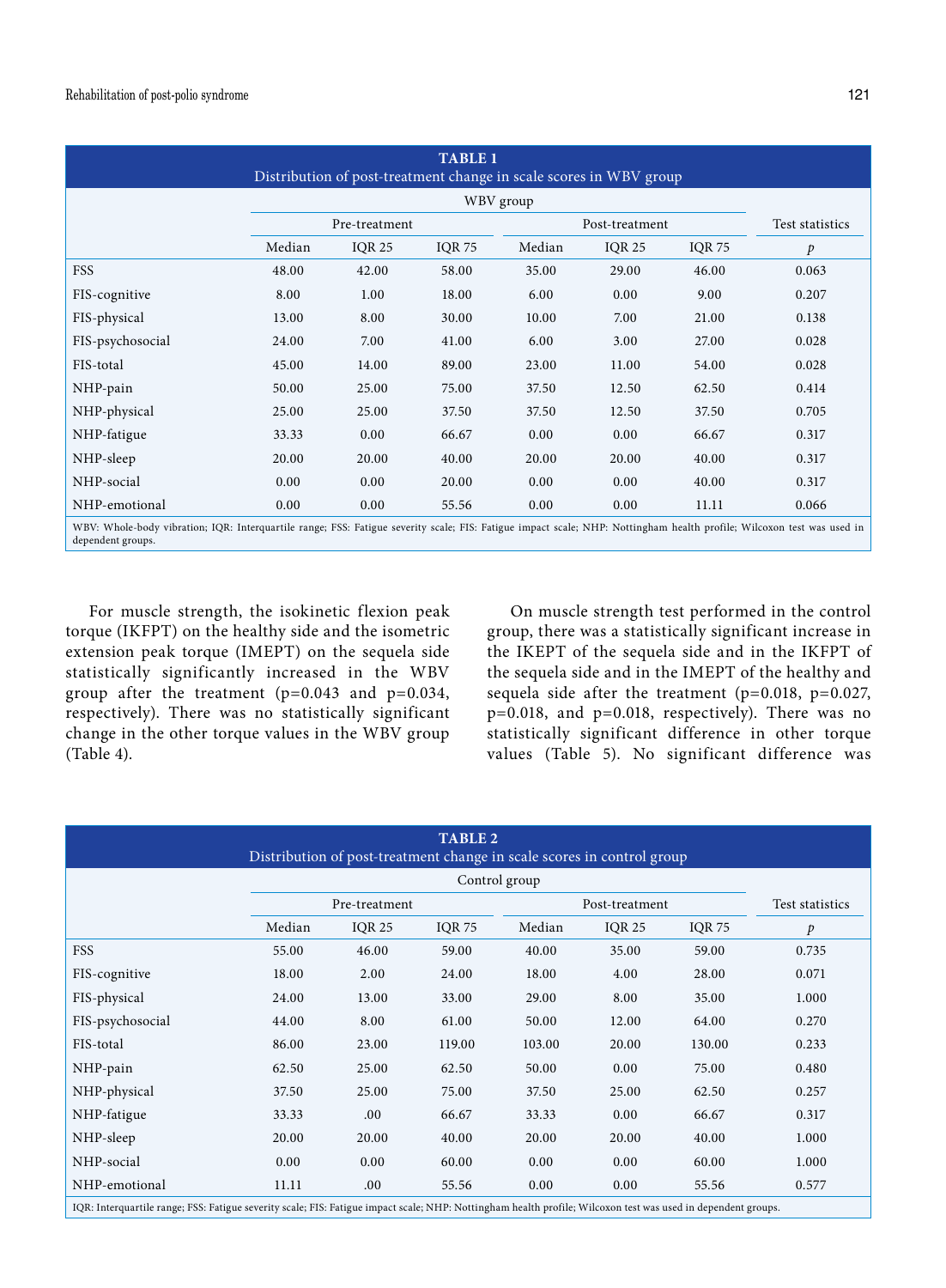| <b>TABLE 3</b><br>Comparison of post-treatment changes in scale scores in study groups |         |               |               |            |               |               |                 |  |  |
|----------------------------------------------------------------------------------------|---------|---------------|---------------|------------|---------------|---------------|-----------------|--|--|
|                                                                                        | Control |               |               | <b>WBV</b> |               |               | Test statistics |  |  |
|                                                                                        | Median  | <b>IOR 25</b> | <b>IQR 75</b> | Median     | <b>IQR 25</b> | <b>IQR 75</b> | $\mathcal{P}$   |  |  |
| <b>FSS</b>                                                                             | 2.00    | $-20.00$      | 9.00          | $-10.00$   | $-23.00$      | $-2.00$       | 0.456           |  |  |
| FIS-cognitive                                                                          | 2.00    | 0.00          | 4.00          | $-1.00$    | $-13.00$      | 1.00          | 0.038           |  |  |
| FIS-physical                                                                           | 0.00    | $-4.00$       | 3.00          | $-1.00$    | $-10.00$      | 0.00          | 0.128           |  |  |
| FIS-psychosocial                                                                       | 4.00    | $-1.00$       | 8.00          | $-10.00$   | $-37.00$      | $-4.00$       | 0.017           |  |  |
| FIS-total                                                                              | 3.00    | $-3.00$       | 18.00         | $-7.00$    | $-60.00$      | $-3.00$       | 0.011           |  |  |
| NHP-pain                                                                               | 0.00    | $-12.50$      | 12.50         | 0.00       | $-12.50$      | 0.00          | 1.000           |  |  |
| NHP-physical                                                                           | 0.00    | $-12.50$      | 0.00          | .00.       | $-12.50$      | 12.50         | 0.620           |  |  |
| NHP-fatigue                                                                            | 0.00    | 0.00          | 0.00          | 0.00       | 0.00          | 0.00          | 0.456           |  |  |
| NHP-sleep                                                                              | 0.00    | 0.00          | 0.00          | 0.00       | 0.00          | 0.00          | 0.710           |  |  |
| NHP-social                                                                             | 0.00    | 0.00          | 0.00          | 0.00       | 0.00          | 0.00          | 0.710           |  |  |
| NHP-emotional                                                                          | 0.00    | $-11.11$      | 0.00          | $-11.11$   | $-22.22$      | 0.00          | 0.456           |  |  |

WBV: Whole-body vibration; IQR: Interquartile range; FSS: Fatigue severity scale; FIS: Fatigue impact scale; NHP: Nottingham health profile; Wilcoxon test was used in dependent groups.

| <b>TABLE 4</b><br>Distribution of post-treatment change in muscle strength in WBV group |        |               |               |        |                |               |                 |  |
|-----------------------------------------------------------------------------------------|--------|---------------|---------------|--------|----------------|---------------|-----------------|--|
| WBV group                                                                               |        |               |               |        |                |               |                 |  |
|                                                                                         |        | Pre-treatment |               |        | Post-treatment |               | Test statistics |  |
|                                                                                         | Median | <b>IOR 25</b> | <b>IOR 75</b> | Median | <b>IOR 25</b>  | <b>IOR 75</b> | p               |  |
| IKEPT-Healthy (60%, Nm)                                                                 | 71.00  | 52.00         | 193.00        | 95.00  | 76.00          | 201.00        | 0.063           |  |
| IKEPT-Sequela (60%, Nm)                                                                 | 12.00  | 9.00          | 38.00         | 18.00  | 12.00          | 68.00         | 0.310           |  |
| IKFPT-Healthy (60°/s, Nm)                                                               | 43.00  | 34.00         | 96.00         | 54.00  | 50.00          | 118.00        | 0.043           |  |
| IKFPT-Sequela (60%, Nm)                                                                 | 24.00  | 12.00         | 31.00         | 30.00  | 12.00          | 49.00         | 0.108           |  |
| IMEPT-Healthy (MVC, Nm)                                                                 | 96.00  | 77.00         | 170.00        | 119.00 | 84.00          | 179.00        | 0.108           |  |
| IMEPT-Sequela (MVC, Nm)                                                                 | 22.00  | 12.00         | 60.00         | 23.00  | 20.00          | 83.00         | 0.034           |  |

WBV: Whole-body vibration; IQR: Interquartile range; IKEPT: Isokinetic Extension Peak Torque; Nm: Newton-meter; IKFPT: Isokinetic Flexion Peak Torque; IMEPT: Isometric<br>Extension Peak Torque; MVC: Maximal voluntary contract

| <b>TABLE 5</b><br>Distribution of post-treatment change in muscle strength in control group |        |               |               |        |                |               |                 |  |
|---------------------------------------------------------------------------------------------|--------|---------------|---------------|--------|----------------|---------------|-----------------|--|
| Control                                                                                     |        |               |               |        |                |               |                 |  |
|                                                                                             |        | Pre-treatment |               |        | Post-treatment |               | Test statistics |  |
|                                                                                             | Median | <b>IOR 25</b> | <b>IOR 75</b> | Median | <b>IOR 25</b>  | <b>IOR 75</b> | p               |  |
| IKEPT-Healthy (60°/s, Nm)                                                                   | 46.00  | 20.00         | 114.00        | 80.00  | 27.00          | 104.00        | 0.398           |  |
| IKEPT-Sequela (60%, Nm)                                                                     | 12.00  | 7.00          | 14.00         | 23.00  | 12.00          | 24.00         | 0.018           |  |
| IKFPT-Healthy (60%, Nm)                                                                     | 43.00  | 38.00         | 77.00         | 53.00  | 37.00          | 75.00         | 0.233           |  |
| IKFPT-Sequela (60%, Nm)                                                                     | 14.00  | 5.00          | 18.00         | 22.00  | 9.00           | 37.00         | 0.027           |  |
| IMEPT-Healthy (MVC, Nm)                                                                     | 73.00  | 23.00         | 111.00        | 111.00 | 28.00          | 149.00        | 0.018           |  |
| IMEPT-Sequela (MVC, Nm)                                                                     | 18.00  | 16.00         | 26.00         | 27.00  | 22.00          | 41.00         | 0.018           |  |

IQR: Interquartile range; IKEPT: Isokinetic Extension Peak Torque; Nm: Newton-meter; IKFPT: Isokinetic Flexion Peak Torque; IMEPT: Isometric Extension Peak Torque; MVC: Maximal voluntary contraction; Wilcoxon test was used in dependent groups.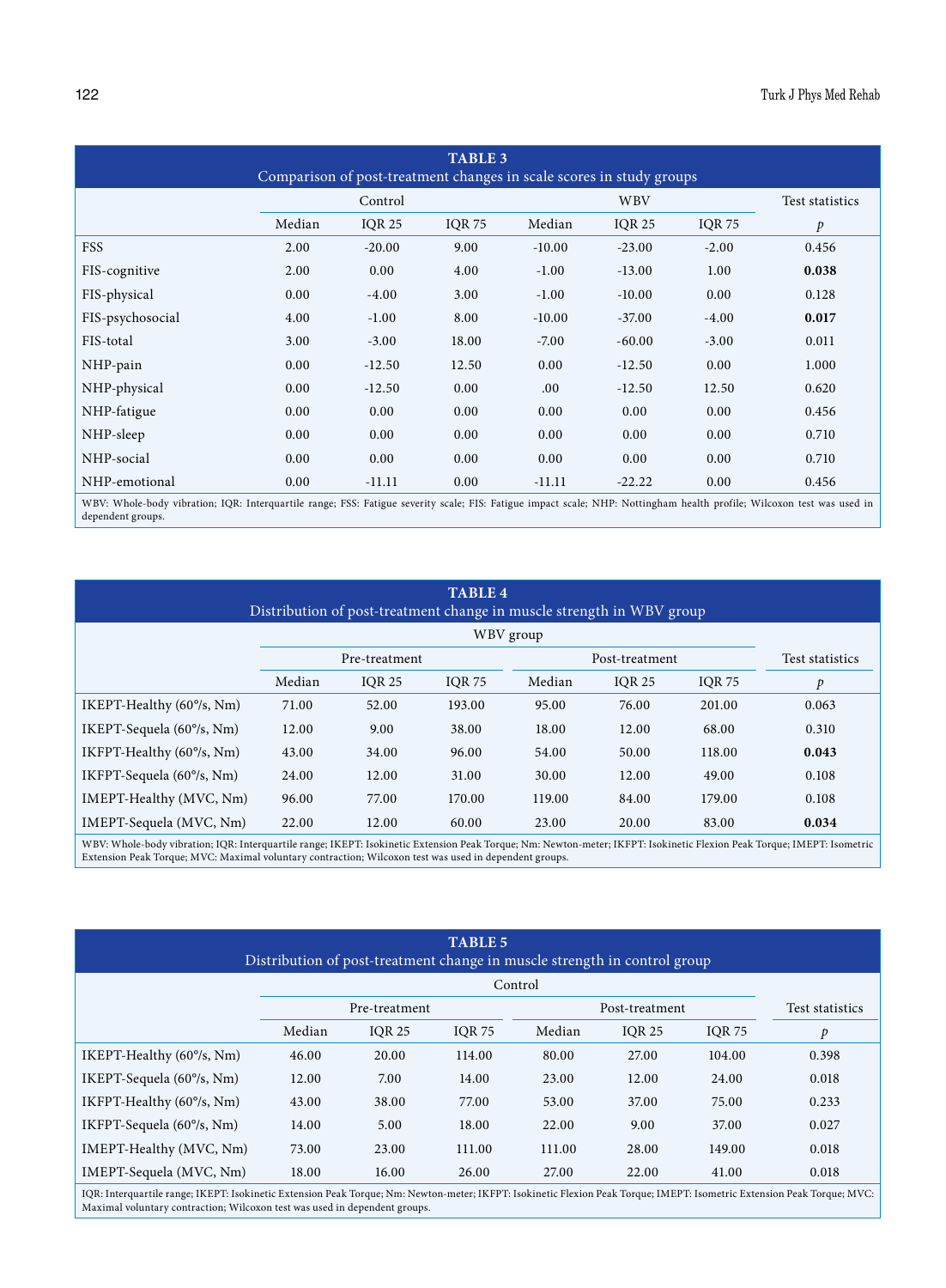| <b>TABLE 6</b><br>Distribution of post-treatment change in laboratory parameters in the groups                                                                                       |            |        |               |               |        |                |                 |       |  |
|--------------------------------------------------------------------------------------------------------------------------------------------------------------------------------------|------------|--------|---------------|---------------|--------|----------------|-----------------|-------|--|
|                                                                                                                                                                                      |            |        | Pre-treatment |               |        | Post-treatment | Test statistics |       |  |
|                                                                                                                                                                                      |            | Median | <b>IOR 25</b> | <b>IOR 75</b> | Median | <b>IOR 25</b>  | <b>IOR 75</b>   | p     |  |
|                                                                                                                                                                                      | <b>AST</b> | 20.00  | 18.00         | 23.00         | 21.00  | 16.00          | 26.00           | 0.606 |  |
| <b>WBV</b>                                                                                                                                                                           | ALT        | 21.00  | 13.00         | 42.00         | 20.00  | 10.00          | 31.00           | 0.062 |  |
|                                                                                                                                                                                      | <b>CK</b>  | 218.00 | 118.00        | 494.00        | 137.00 | 101.00         | 403.00          | 0.499 |  |
|                                                                                                                                                                                      | <b>AST</b> | 20.00  | 18.00         | 26.00         | 20.00  | 19.00          | 28.00           | 0.168 |  |
| Control                                                                                                                                                                              | ALT        | 19.00  | 16.00         | 34.00         | 25.00  | 16.00          | 31.00           | 0.917 |  |
|                                                                                                                                                                                      | <b>CK</b>  | 188.00 | 145.00        | 267.00        | 181.00 | 108.00         | 367.00          | 0.866 |  |
| WBV: Whole-body vibration; IQR: Interquartile range; AST: Aspartate aminotransferase; ALT: Alanine transaminase; CK: Creatine kinase; Wilcoxon test was used in dependent<br>groups. |            |        |               |               |        |                |                 |       |  |

observed in the amount of change in muscle strength between the groups (p>0.05 for all).

Furthermore, there was no statistically significant difference in the change in post-treatment laboratory parameters (AST, ALT, CK) between the WBV group and control groups, and no change which would give rise to the thought of muscle damage (p>0.05 for all).

## **DISCUSSION**

Exercise is known to cause muscle damage to varying extents. Muscle damage is a condition that causes exhaustion, loss of function, weakness and pain in muscles after unfamiliar and heavy exercise.<sup>[16]</sup>

Considering the results of our study, it was found that WBV exercises performed in addition to home exercises for six weeks in PPS patients with lower extremity weakness increased the values of isokinetic and isometric quadriceps muscle contraction in both healthy and sequela legs. Similarly, in the home exercise group, the values of isokinetic and isometric quadriceps muscle contractions were increased in both legs. When the post-treatment muscle strength parameters were compared between the groups, we found no significant difference. In both groups, there were no statistically significant changes in the level of enzymes, indicating no muscle damage. In both exercise programs, there was no statistically significant difference in the fatigue level and QoL. Although the addition of WBV treatment to home exercise program did not change the severity of fatigue, it changed the effect of fatigue, and the psychosocial status and cognitions of patients were better, when the difference between the changes in the two groups was examined.

There is a limited number of studies evaluating the effectiveness of different types of exercise when applied together or alone in PPS; however, there are few studies investigating WBV exercises in patients with poliomyelitis.<sup>[17-19]</sup> A study which is a pilot study including five patients,<sup>[19]</sup> in the studies of Da Silva<sup>[17]</sup> and Da Silva et al.,<sup>[18]</sup> different WBV intensities were compared and it was reported that applying high intensity before low intensity was more effective on walking distance and pain. There is still no consensus on the use of WBV exercises in muscle strengthening in addition to other treatment methods or as a separate treatment method. It has been stated that WBV exercises alone would not be sufficient in preventing other risk factors associated with the cardiovascular, metabolic or musculoskeletal system, and the WBV treatment is not an intervention to replace conventional exercises.[20] It has been recommended that WBV exercises are not performed alone, but in combination with a conventional exercise program.<sup>[21]</sup> Therefore, WBV exercises were performed in combination with quadriceps strengthening exercises as home exercise in our study. Following the same home exercise program, both exercise groups allowed for the isolated effects of WBV exercises to be estimated.

When the results of our study are evaluated, the home exercise program performed for six weeks has been shown to provide a statistically significant increase in both healthy and sequela leg quadriceps IMEPT (p=0.018 and p=0.018). Moreover, WBV exercises added to home exercise for six weeks have been shown to provide a significant increase in the quadriceps IMEPT in the sequela leg (p<0.001).

The study by Chan et al.<sup>[22]</sup> is the only randomized-controlled study examining muscle strength in PPS accompanied by exercise program. The study included 10 PPS patients with at least one upper extremity involvement and a strengthening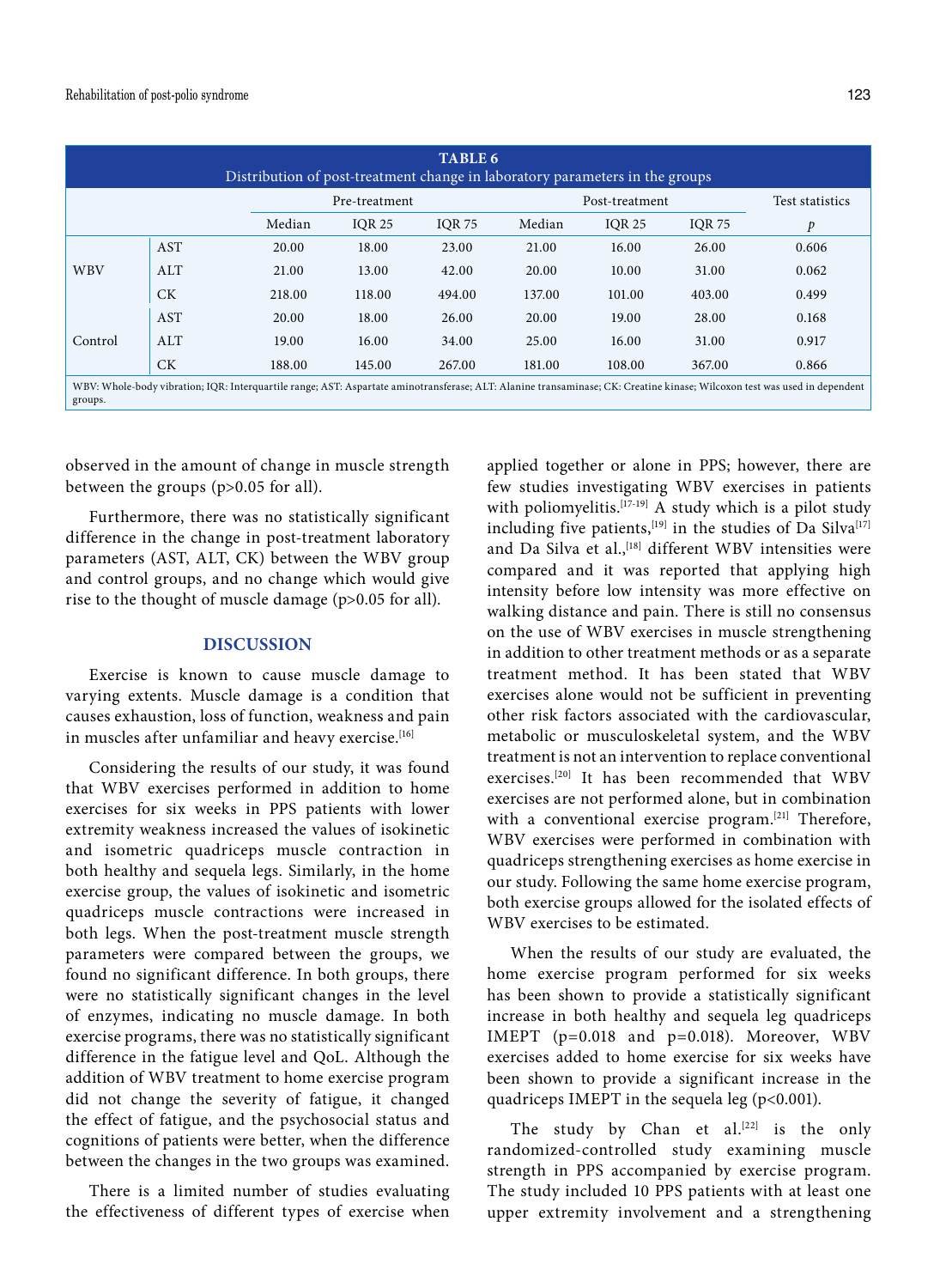program for the thenar muscles was given to a group. At the end of 12 weeks, the exercise group achieved a significant increase in muscle strength compared to the control group. We examined the number of motor units before and after treatment electrophysiologically, and the exercise was not found to have harmful effects. The results of our study are similar to the study of Chan et al.<sup>[22]</sup> Our study is the first randomized-controlled study examining the effect of strengthening exercises on muscle strength in PPS patients with lower extremity involvement. It is also important in terms of prospective, randomizedcontrolled analysis of the effectiveness of exercise in the large muscle group.

Review of the literature reveals that the first study examining the effectiveness of WBV exercises in poliomyelitis patients was conducted by Brogårdh et al.[19] In this study, two sessions of WBV exercises per week for five weeks were administered to five patients who had poliomyelitis sequelae in the lower extremity. There was no significant difference in terms of isometric and isokinetic knee extension muscle strength values and walking performance tests of the patients.

In a meta-analysis study including healthy individuals, significant effects of exercises along with WBV on extensor muscle strength of both knees were shown compared to the control group.[23]

There is no PPS-specific scale to assess QoL. The NHP, Short Form-36 (SF-36), and FIS are the most frequently used scales. The studies conducted with these scales have shown that new symptoms associated with PPS lead to loss of function and a significant deterioration in QoL.<sup>[14,24-26]</sup> These studies have always focused on the effect of new muscle weakness on QoL, and not on the effect of fatigue. However, fatigue is the most disturbing symptom for patients with PPS.[14] In a study conducted by Nollet et al.,<sup>[13]</sup> muscle weakness was shown to affect QoL only partially.

The main limitations of the present study are the low number of patients and relatively short follow-up. Difficulty in mobilization of patients, difficulty in attending to the hospital, mostly not being able to use public transportation, and difficulties in finding car parking space limited the number of patients included in the treatment program. However, the patients attended to the hospital regularly after starting treatment and there were no patients who walked out of control during follow-up. This is significant in the patients who experience functional limitation such as PPS, as reported by Da Silva et al.[18] In addition, since muscle strengths were desired to be evaluated as isokinetic and, thus, individual errors were attempted to be avoided, the patients were required to be at height and weight that could be attached to the isokinetic device, to be able to adapt to the device, and to have at least three-strength quadriceps muscles in the sequelae leg.

On the other hand, the main strengths of our study are the inclusion of patients with electrophysiologically-demonstrated lower motor neuron involvement, electrophysiological exclusion of conditions with symptoms resembling PPS, isokinetic evaluation of muscle strength along with the laboratory measurement of possible side effects, and evaluation of QoL and treatment efficacy. An increase in the peak isometric torque of quadriceps, which is a very significant muscle in walking in lower leg extremity, has been shown with the application of the exercise program.

In conclusion, regular home exercise program should be recommended to polio patients, particularly to PPS. Patients' fears about exercise should be overcome with training, and it should be kept in mind that WBV exercises can be administered. Further large-scale studies with a long-term follow-up are needed to evaluate the effectiveness of treatment method of WBV whether alone or including WBV to home exercise program in PPS patients.

#### **Declaration of conflicting interests**

The authors declared no conflicts of interest with respect to the authorship and/or publication of this article.

#### **Funding**

The authors received no financial support for the research and/or authorship of this article.

## **REFERENCES**

- 1. Gawne AC, Halstead LS. Post-polio syndrome: historical perspective, epidemiology and clinical presentation. Neuro Rehabilitation 1997;8:73-81.
- 2. Li Hi Shing S, Chipika RH, Finegan E, Murray D, Hardiman O, Bede P. Post-polio syndrome: More than just a lower motor neuron disease. Front Neurol 2019;10:773.
- 3. Bruno RL. The polio paradox: What you need to know. New York: Warner Books; 2009.
- 4. Koopman FS, Beelen A, Gilhus NE, de Visser M, Nollet F. Treatment for postpolio syndrome. Cochrane Database Syst Rev 2015;(5):CD007818.
- 5. Cup EH, Pieterse AJ, Ten Broek-Pastoor JM, Munneke M, van Engelen BG, Hendricks HT, et al. Exercise therapy and other types of physical therapy for patients with neuromuscular diseases: A systematic review. Arch Phys Med Rehabil 2007;88:1452-64.